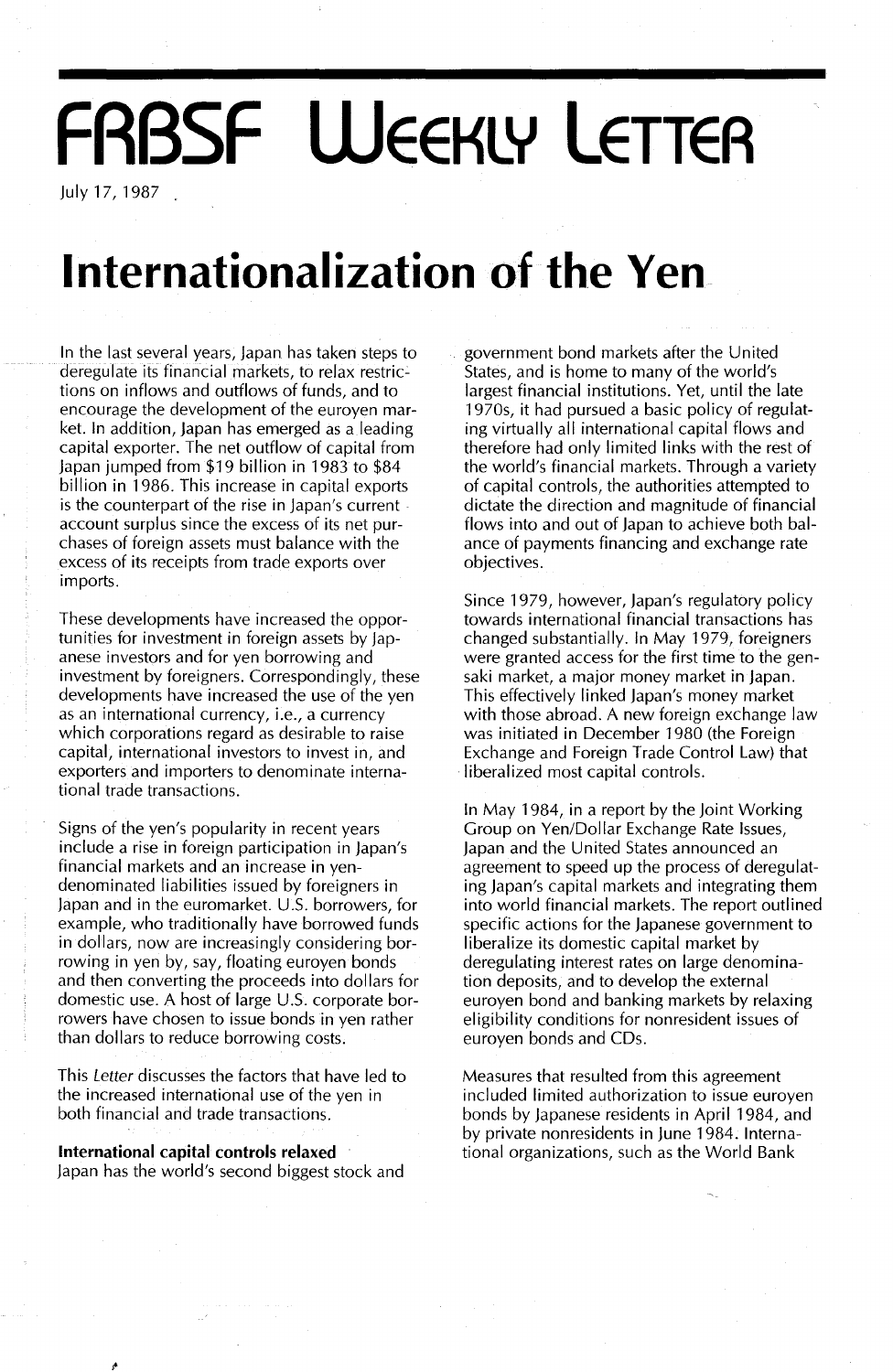# **FR8SF**

and foreign national governments, had been permitted to do so in the late 1970s.

In 1985, a greater number of Japanese corporations became eligible to issue euroyen bonds abroad by meeting particular capital-ratio financial criteria set by Japan's Ministry of Finance (MOF). Approval was given for a greater variety of euroyen bonds, such as bonds with stock purchase warrants or with currency conversion provisions. In addition to stimulating growth in the size of the market, these changes have permitted greater sophistication and diversity in the issues.

In 1986, the number of firms with access to the euroyen market doubled. The opening of a Japanese offshore banking market in December of last year, through which certain yen loans and deposits can legally escape some taxes and restrictions, represents another channel through which foreign financial institutions may conduct financial transactions in yen.

#### **Results of relaxation**

The opening of Japan's domestic and offshore capital markets has created additional possibilities for international borrowers and lenders for transactions involving the yen. Indeed, the presence of nonresidents in Japan's financial market and the yen's role in international financial markets have grown considerably.

Foreign investors have become important participants in Japan's gensaki (bond repurchase) and CD markets, in which some three-fourths of Japan's open money market assets are traded. Foreigners hold more than 10 percent of total gensaki and CDs outstanding. As a result, there now exists a closer relation between rates in these markets and those in international markets.

Nonresidents have also become greater participants in the Japanese stock market. It is estimated that they account for 10-15 percent of total stock transactions, up from less than 5 percent prior to 1980.

The volume of foreign bonds and euroyen bonds issued by foreign borrowers is also up substan-

tially as foreigners have sought to tap Japan as a source of capital and as a means to reduce borrowing costs. Since 1982, the annual number of yen-denomination foreign bonds has ranged from 60 to 70 issues, up from only 40 issues in 1981 and 14 in 1980. Between 1980 and 1986, the dollar value of these issues increased fivefold. From 1977, when the first euroyen bond was issued, until September 1984, only 29 such bonds were issued. Following the December 1984 liberalization that allowed nonresidents to issue euroyen bonds, the number jumped to 138 issues in 1985 and even higher in 1986. Correspondingly, the share of euroyen bonds in total eurobond issues rose from less than 1 percent prior to 1984 to almost 10 percent in 1986. This puts the yen behind eurodollar issues, which still maintain a dominant position with a 60 percent share, and ahead of the German mark with 9 percent, and the pound with 6 percent.

The rise in euroyen issues is also a reflection of the relative cost of yen borrowings. Many  $U.S.$ borrowers, who traditionally have borrowed funds in dollars, perceive they can lower costs by borrowing in yen because they can float euroyen bonds and then convert the proceeds into dollars for domestic use.

The relative cost of borrowing in dollars or yen depends on the interest rate differential between dollar and yen-denominated loans as well as on possible changes in the dollar-yen exchange rate between the time the funds are borrowed and the time they must be repaid. A depreciation in the dollar over this period effectively raises the cost to borrowing in yen by increasing the amount of dollars needed to purchase the yen at the time of repayment.

With Japanese interest rates low relative to U.S. rates in recent years, many borrowers have regarded borrowing in yen as very attractive. However, the possibility that the dollar may depreciate further implies that the additional borrowing opportunities made possible by the internationalization of the yen do not come without risk. Efforts by financial market participants to hedge against such currency losses is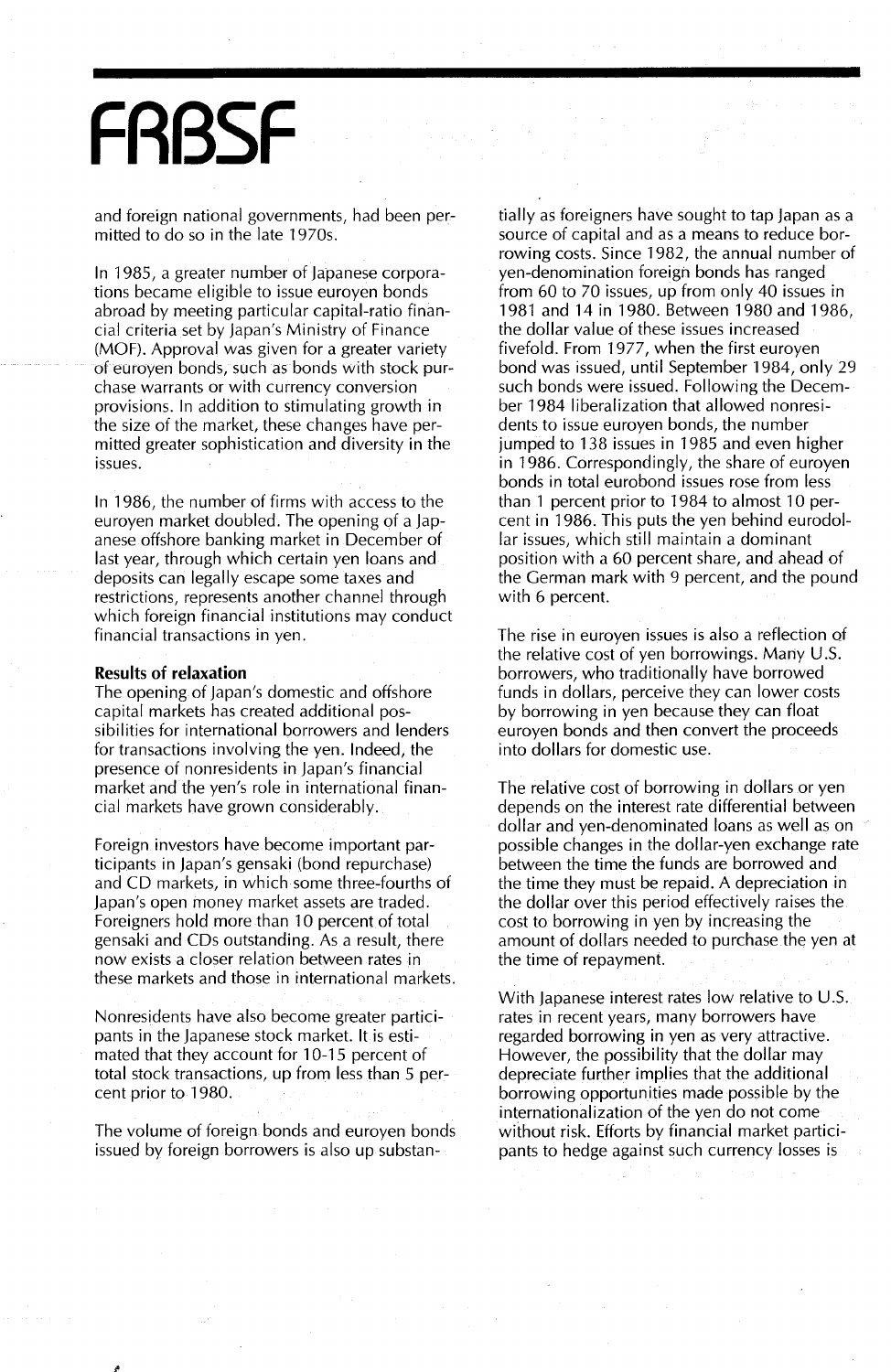evidenced by the rise in the number of yen futures contracts traded on the International Monetary Market in Chicago from just 1790 in 1975 to 575,000 in 1980, and 2.4 million in 1985.

Corresponding to the increased use of the yen in private financial transactions is the rise in holdings of the yen by central banks. Recent statistics indicate that central banks hold 8 percent of their official reserves in yen, double the percentage three years ago. This rise is partly the result of the yen's rise in value against the dollar, but also is due to the increased use of the yen in private transactions. While this leaves the yen well below the 65 percent of central bank reserves in dollars and the 16 percent held in German marks, it is triple the share of any other currency, including the British pound.

#### International trade transactions

While substantial progress has been made in the use of the yen in international financial transactions in the last several years, the yen still remains an underused currency in international trade transactions when compared to the size of Japan's economy in the world economy. With the recent appreciation of the dollar, Japan's GNP, when measured in dollar terms, is now over one-half of that of the United States. Yet, in 1985, only 39 percent of Japan's exports and a mere 7 percent of its imports were invoiced in yen. In contrast, for most industrial countries, the ratios of exports and imports invoiced in their domestic currencies are roughly 60 and 30 percent, respectively.

The yen's low use in international trade transactions in part reflects Japan's trade structure. The yen-invoiced portion of Japanese imports tends to be relatively small because of the high share of primary products and commodities, such as

energy resources, foodstuffs, and industrial raw materials, that are traditionally traded in dollars. The yen's use is greater in exports of products such as machinery, for which Japanese products enjoy strong international competitiveness, and in exports to China and Southeast Asia. In addition, the fact that Japan does not belong to a regional trading bloc, such as the European Economic Community, also may contribute to the smaller role of the yen in international trade.

Although low by international standards, the 34 percent share of exports billed in yen in 1985 nevertheless represents a dramatic increase from the levels of 1 percent in 1975 and 29 percent in 1980. In the past, many Japanese firms that depended heavily on imports of primary products, such as steel, have often preferred to export by invoicing in dollars to avoid exchange risk between the cost of raw materials and revenue from exports. However, an increasing number of Japanese firms are expanding their production bases into overseas markets. Growing trade in industrial parts and finished products between parent companies and their overseas subsidiaries should raise the yen-invoiced portion of Japanese trade. The development of a recently established bank acceptance market in Japan may help as well.

#### **Conclusions**

The use of the yen in international financial transactions has increased dramatically in recent years as a result of Japan's relaxation of international capital controls. The internationalization of the yen has occurred despite the yen's continuing underuse in international merchandise trade. The yen's rise signals the growing importance of international finance in determining the international importance of a currency.

#### Reuven Glick

Opinions expressed in this newsletter do not necessarily reflect the views of the management of the Federal Reserve Bank of San Francisco, or of the Board of Governors of the Federal Reserve System. Editorial comments may be addressed to the editor (Gregory Tong) orto the author .... Free copies of Federal Reserve publications

can be obtained from the Public Information Department, Federal Reserve Bank of San Francisco, P.O. Box 7702, San Francisco 94120. Phone (415) 974-2246.